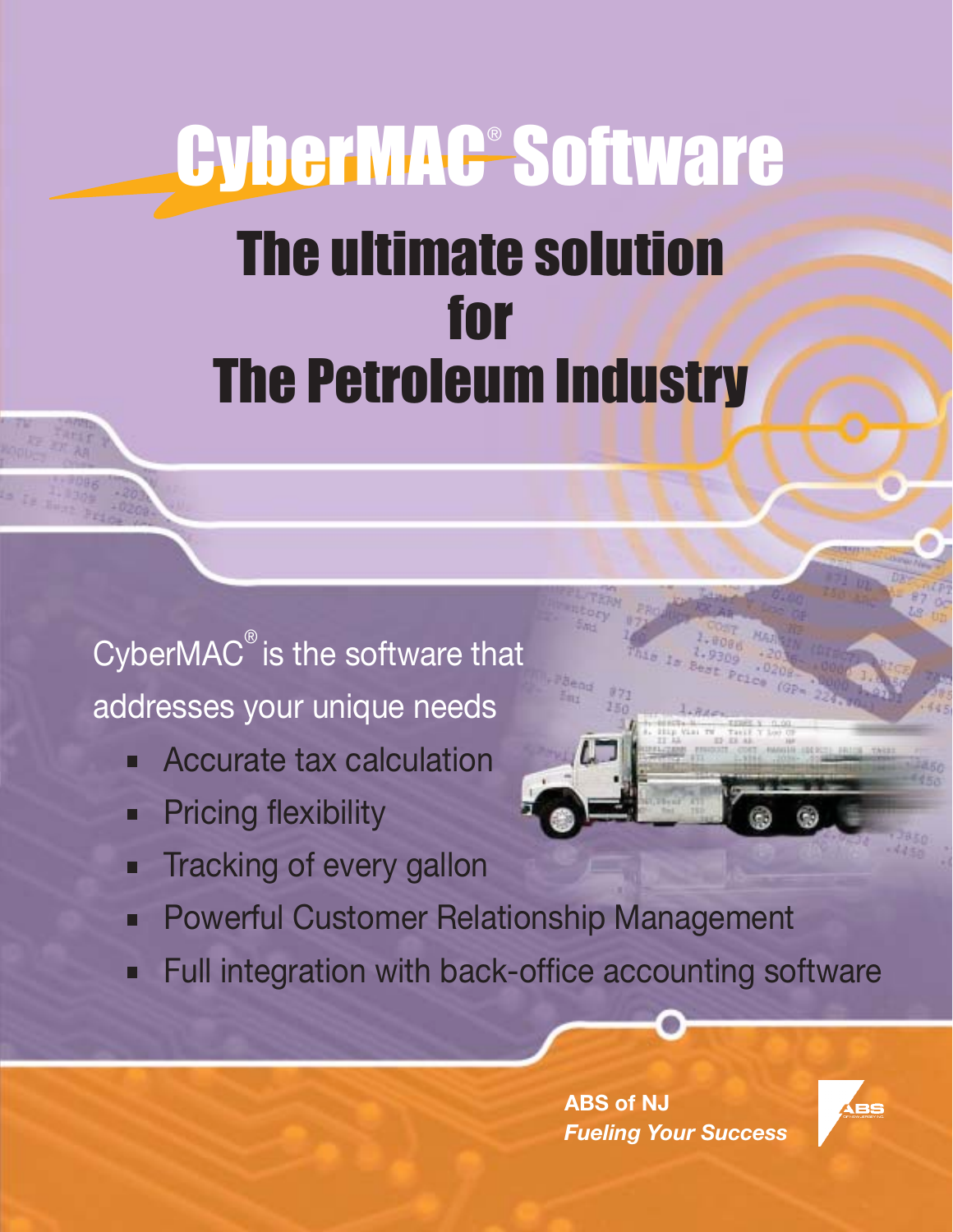## **CyberMAC<sup>®</sup> Petroleum Industry Software**

CyberMAC<sup>®</sup> Petroleum software streamlines the order and fulfilment process, and reduces the manual input of multiple data to one element – your customer's orders. CyberMAC<sup>®</sup> takes care of the rest by synchronizing with the fuel-price database, then automatically producing all the necessary operational, customer, billing and accounting documentation needed to fulfil your customer orders.



orders, CyberMAC<sup>®</sup> will produce all the necessary forms you require to track, bill, and properly account for each gallon sold, while calculating the precise appropriate tax calculations for each purchase.

to all other logistic forms, and calculate all tax requirements per line item. CyberMAC<sup>®</sup> automatically creates A/P vouchers to vendors' fuel and freight invoices.



that all your customers

receive their correct orders.



Manual entry by the software user

Automatic input/output made by the software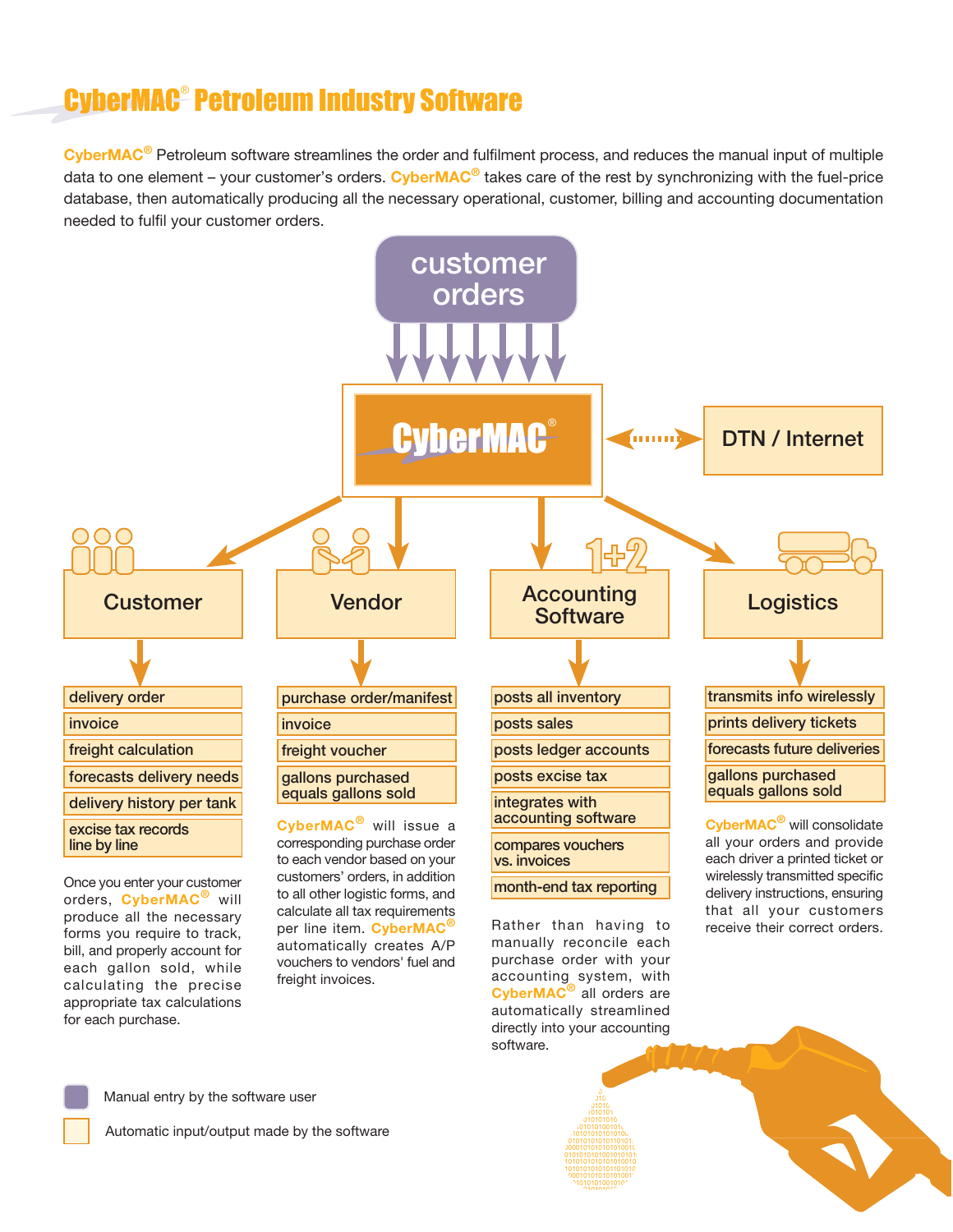**CyberMAC<sup>®</sup> Fuel Wholesaling** software makes your wholesaling job easier than you ever thought possible, getting rid of duplicate data entry and errors. From a single entry of data, CyberMAC<sup>®</sup> produces a delivery order, Invoice, PO/manifest, freight voucher, excise tax records; and posts all inventory, sales, and general ledger accounts.

#### **Tankwagon Fuel Distribution**

software gives your gasoline, diesel & heating oil customers better service, while providing you increased control of your inventory and Tankwagon operations. Tankwagon Meter Automation transfers customer pricing and tax data to your delivery trucks and final delivery data to the office, eliminating errors and labor.

**C-Stores and Consignment** software provides the ultimate in home-office accounting system for your convenience stores and consignment locations, completely integrating fuel transactions from purchase to sale.

### **Fuel Wholesaling**

- Prints a customer-friendly invoice that shows taxes and freight for each line item, and shows net amount due after prompt-payment discount.
- Calculates all invoice taxes line by line and sets up the appropriate tax payable to the supplier or government.
- **Finds the lowest-price supplier and terminal for a** truckload of products.
- Assures that you bill for all gallons purchased.
- Prints your month-end tax schedules, using Crystal Reports.
- Calculates the freight charges on an invoice and creates an accounts payable voucher to the carrier.
- Automatically creates a purchase order for each manifest, complete with line item taxes.
- Captures DTN prices automatically and adjusts them for supplier differences.
- Shows your gross profit for each potential supplier and terminal.
- Provides six different methods of pricing fuel to customers

**José**  $\begin{array}{c} 0.011370988 \\ 1.01014 \\ 1.01014 \\ \end{array}$  $^{2,071.11}_{7,171.11}$  $\begin{array}{l} 2, 248, 18 \\ 2, 481, 18 \\ 4, 129, 68 \end{array}$ PRL RAVIS+ 871 2,252.48 2,401.41  $82 - 501$ *UNEWAN* 

Battown Arrow, East McTown, FA-Create Inve Fi-Last Theo No Pi-faster (CL Company, Inc., 622)

### **Tankwagon Fuel Distribution**

- **Forecasts delivery needs** based on degree day, date, day of the week, and past consumption.
- Prints/transmit via wireless technology delivery tickets for tanks in forecast range selected for delivery, complete with prices and taxes.
- **Assigns delivery ticket numbers that correspond** to invoice records created for them at the same time.
- Accepts entry of gallons delivered to complete the invoicing record.
- Displays or prints a daily list of keep-full tanks that need deliveries.
- **Posts completed ticket invoices to Elliott Accounts** Receivable.
- Provides six different methods of pricing fuel to customers.

Optionally prints fuel invoices to send to selected customers.

**Posts all inventory**, sales, and general ledger accounts.

Sends digital data to and from tankwagon for meter automation.

**Maintains tank record** and delivery history for every customer tank.